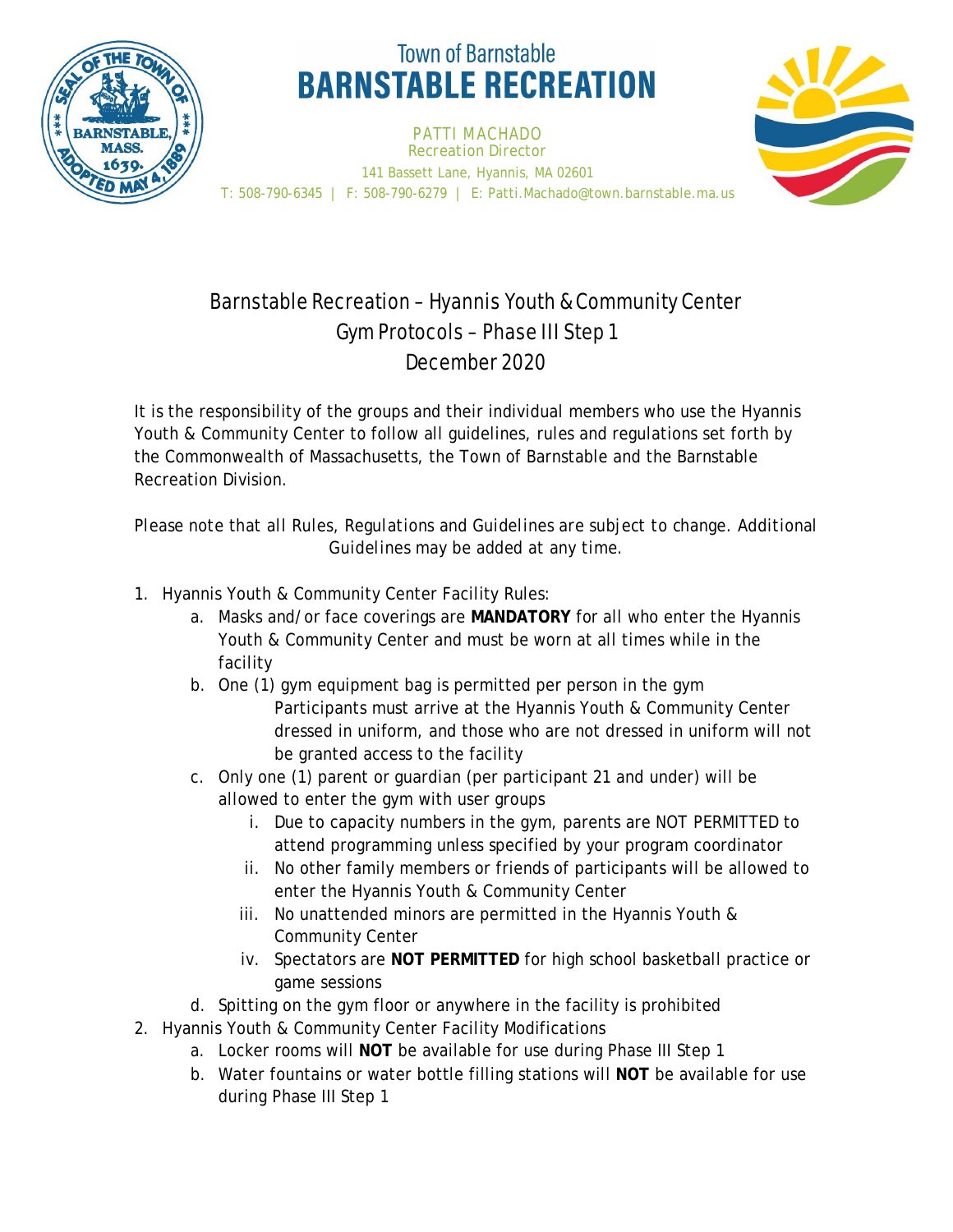- c. Meeting rooms will **NOT** be available for use during Phase III Step 1
- 3. Each user group is responsible for knowing and following ALL *Workplace Safety and Reopening Standards for Businesses and Other Entities Providing Youth and Adult Amateur Sports Activities – Phase III, Step 2 (effective November 7, 2020)*
	- a. https://www.mass.gov/doc/safety-standards-for-youth-and-adult-amateursports-activities-phase-iii-step-2-effective-11720/download
- 4. Each user group is responsible to monitor and enforce all rules and regulations for its members as well as for any visiting teams
- 5. No loitering or socializing in the building before or after programs
- 6. The Hyannis Youth & Community Center will close daily at 9:30pm
- 7. The Hyannis Youth & Community Center will not host any out-of-state teams for games
- 8. COVID-19 Rules:
	- i. If you are not feeling well please stay home
	- ii. Social distancing of six (6) feet is **REQUIRED** while in the Hyannis Youth & Community Center
	- iii. All who enter the Hyannis Youth & Community Center are expected to practice proper hygiene

## *Failure to comply with State, Local or* **Hyannis Youth & Community Center** *rules, regulations and guidelines may result in removal from facility and cancellation of License Agreement*

## **Protocol for entering and exiting the Hyannis Youth & Community Center**

- 1. The front doors of the Hyannis Youth & Community Center will be locked; entrance will be granted to each group (i.e., teams) into the facility fifteen (15) minutes prior to the start of their scheduled gym activity
- 2. Upon entering the facility each group will check-in at the Lobby Kiosk and provide the following:
	- a. List of each participant's name, address and phone number
		- i. This information will be used for contact tracing
		- ii. This information is **REQUIRED** each time a group enters the facility
- 3. Groups will then follow the instructions on how to proceed to their specific area of the facility
	- a. Staff will assist in escorting groups through the facility and provide instruction on how to move through the facility to ensure safety and avoid comingling of user groups
	- b. There will be clearly marked spaces for participants to sit and store their gym bags while maintaining social distance